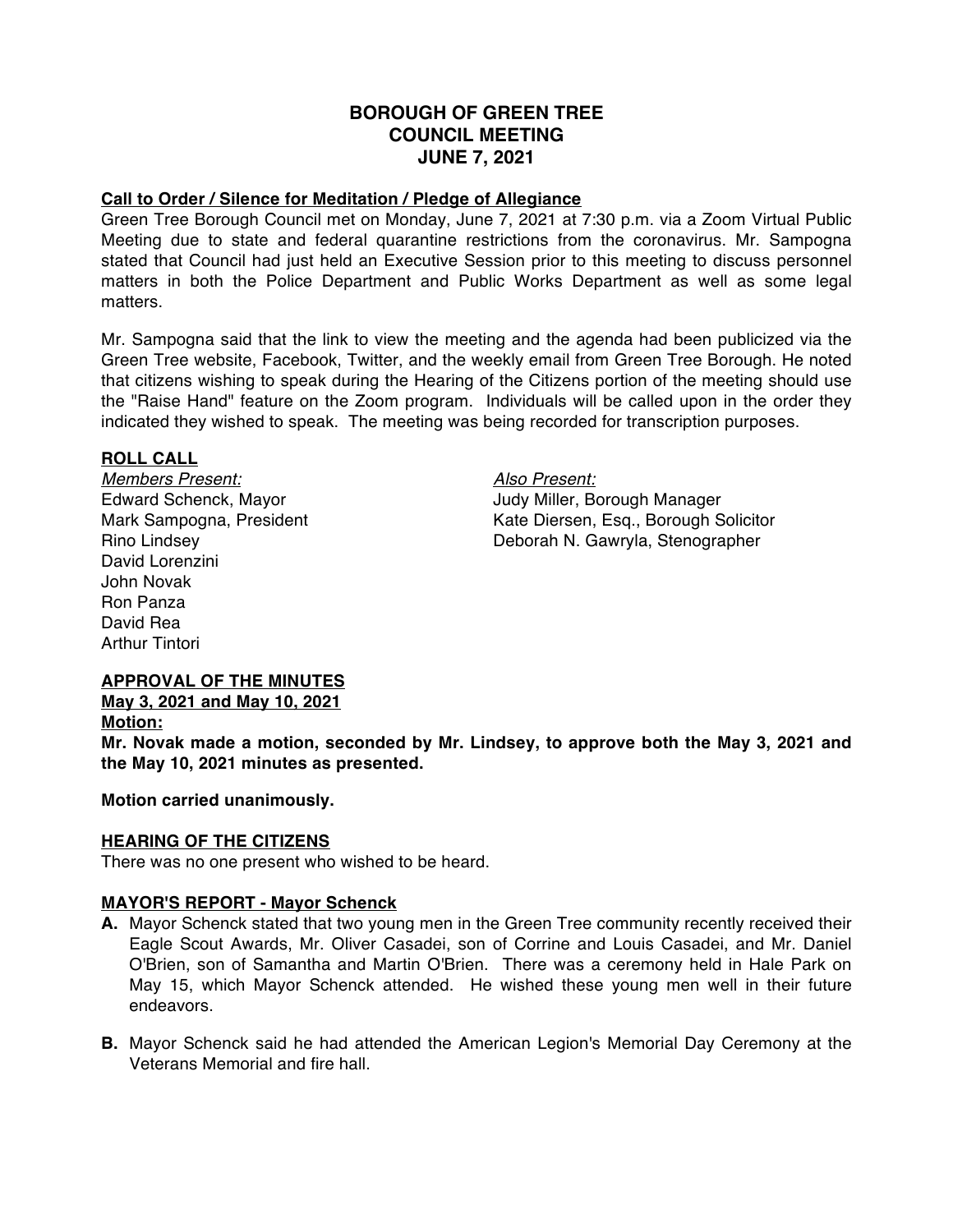# *COUNCIL MEETING June 7, 2021 Page 2*

- **C.** Mayor Schenck reported that Green Tree Officer Kevin Diamond, along with Chief Colin Cleary and his wife, ran with officers from five other agencies in the South Hills, to support the Law Enforcement Torch Run for Special Olympics. They raised over \$1,000 for Special Olympics.
- **D.** The Mayor said that Chief Cleary met with citizens at the gazebo for Coffee With A Cop last Saturday.
- **E.** Mayor Schenck said he and the Chief had attended two Public Safety Committee meetings in May.
- **F.** Mayor Schenck said it has been over a year since Council and the Mayor have been holding its meetings via Zoom. It is hoped that Council meetings will be able to be held in person in the near future.

# **PRESIDENT'S REPORT - Mr. Sampogna**

**A.** Mr. Sampogna said he attended the Three Rivers Wet Weather Working Group meeting. Ms. Kim Kennedy, ALCOSAN's Director of Engineering, and Mike Lichte, ALCOSAN's Manager of Planning discussed the current and upcoming plant improvements. There will be an increase of secondary treatment capacity from 250 to 295 million gallons per day and adding a river wall extension to add real estate to their property, banks, and buildings. They also discussed future improvements including the substation modification CSO-related bypass disinfection, the award of the Eastworks expansion to 600 million gallons per day, improvements to the centrifuges to thicken the sludge, a new parking garage and lab facilities, new primary sedimentation tanks, and a new wastewater pump extension. Contracts totaling \$232 million for some of this work have been awarded.

Mr. Sampogna said other future off-site ALCOSAN work includes 16.4 miles of tunnels to be constructed. Each of the three tunnels will be approximately 5.5 miles long and 18 feet in diameter. Chartiers Creek and Saw Mill Run tunnels, which are part of the Ohio River tunnel will each be 14 feet in diameter. Construction of these tunnels will take place in 2025 through 2029 and the terminus of Ohio River tunnel at the plant will be 150 feet deep.

- **B.** Mr. Sampogna said that he helped, along with State Rep. Deasy and State Senator Fontana and members of their staffs, with the Shredding Back/Drug Take Back Day at Green Tree Park. It was a very busy morning.
- **C.** Mr. Sampogna said he attended the ALCOSAN's advisory meeting on May 25th where a reminder was given to all municipalities that had previously received GROW Grants to provide a video every five years to ALOCOSAN of the ongoing improvements made from GROW grant funds. ALCOSAN introduced an updated data site that will go online soon.
- **D.** Mr. Sampogna said that CONNECT held its first in-person meeting in over a year in South Park. A member of the Allegheny County Parks Foundation gave a presentation on the nine county parks and recent improvements that have been completed or are underway, including solar-powered roadway lights along Corrigan Drive in South Park as well as renovations to the Cascades. County Park Rangers are available to do programs within communities and Green Tree has already booked a few of these programs.

Also discussed at the CONNECT meeting was a Tri-Borough Solar Co-op. This is a co-op that was initially available to only residents in Etna, Millvale, and Sharpsburg, but is now available to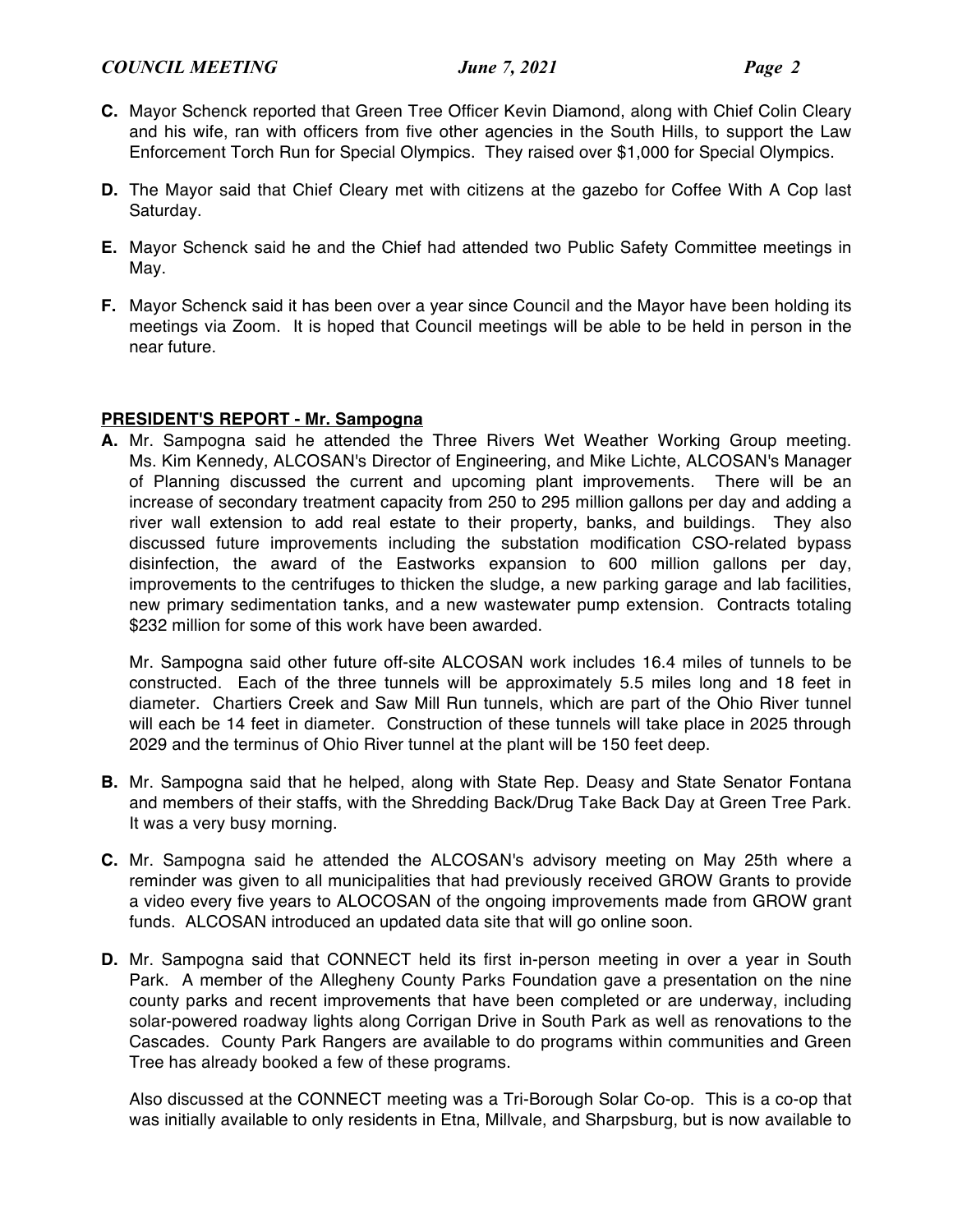residents throughout Allegheny County, including Green Tree. The co-op's goal is to decrease the cost and increase the understanding of residential solar energy systems by combining purchasing power and expertise. Residents who are considering converting their homes to solar energy should contact the borough office for a link to the website and an online information session on June 29th.

A CONNECT meeting with the Materials Management Subcommittee of the Energy and Environmental Working Group was held on June 3rd. A new video will be sent to each Council member later this month regarding recycling in the region.

**E.** Mr. Sampogna reported that Green Tree Borough would be receiving \$505,761.64 from the federal government through the American Recovery Plan Act. This amount will be paid in two payments with the first payment occurring within the next 30 to 60 days and the second will be paid 12 months later. There are restrictions regarding the use of these funds, such as water, sewer, and broadband infrastructure, supporting public health expenditures, addressing negative economic impacts caused by the public health emergency, or replacing public sector revenue lost due to the pandemic. Mr. Sampogna thanked the borough's representatives for passing this legislation.

# **REPORT OF BOROUGH COUNCIL COMMITTEES**

# **A. PUBLIC SAFETY - Mr. Lindsey**

- **1.** Mr. Lindsey said that the Public Safety Committee had met several times since the last Council meeting and plan to meet often over the next several months to discuss several challenges that need to be addressed.
- **2.** The specifications for the new pumper truck for the Fire Company have not yet been finalized, but should be completed soon and put out to bid.
- **3.** Mr. Lindsey stated that the American Legion would be holding a Flag Day ceremony on June 14th at 7:00 p.m. at the Veterans Memorial and Fire Hall and the public is welcome to attend.

# **B. STREETS & PUBLIC HEALTH - Mr. Novak**

# **1. Casper Colosimo & Sons for sewer maintenance contract extension Motion:**

**Mr. Novak made a motion, seconded by Mr. Lindsey, to approve a one-year extension to the existing Street and Sewer Maintenance Contract with Casper Colosimo & Son in accordance with the Borough Engineer's correspondence, dated June 4, 2021.**

# **Motion carried unanimously.**

**2.** Mr. Novak reported that the Streets & Public Health Committee had met to discuss the Climate Action Plan. He had obtained copies of similar action plans for the committee to review along with a climate action pamphlet from the DEP. He learned that the three largest consumptions of energy are residential, commercial, and industrial. It is suggested that by 2025 the consumption of energy should be reduced by 26%. A DEP energy program specialist has provided Mr. Novak a survey to be completed by June 30th to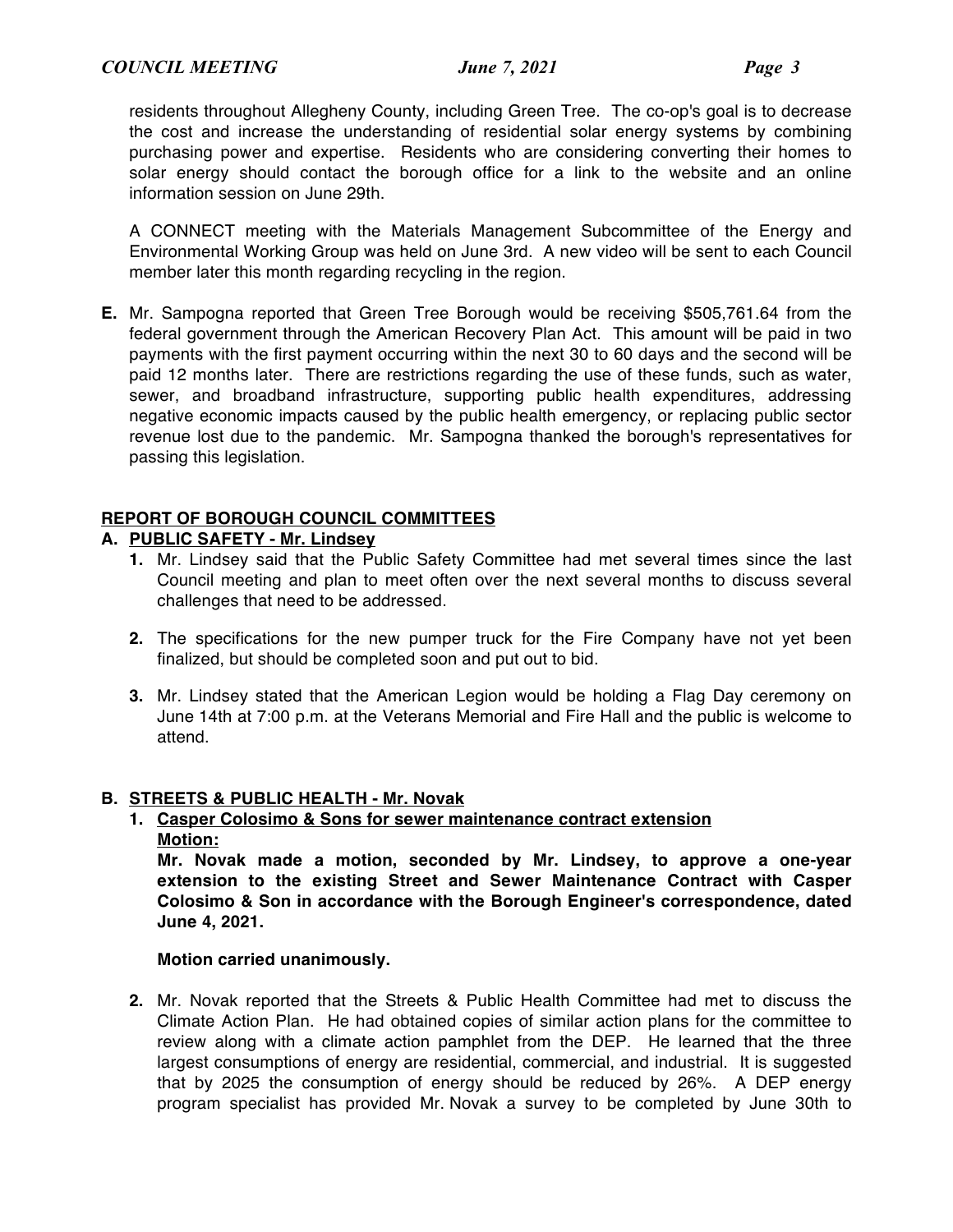commit to participate in the program. Mr. Novak said the borough would not be penalized if it did not reach its proposed target.

Mr. Novak said that if the borough enters into this program it must provide a mission inventory and forecast. The borough had obtained this information in 2018 through CONNECT, which stated that Green Tree emits 85,471 tonnes of carbon dioxide. An emission reduction target would first require a review of the three largest energy expenditures. Then a climate action plan would have to be created for the borough with a focus group. The Borough Manager of Etna informed Mr. Novak that it would take at least a year to implement a plan and she recommended community engagement, an outreach segment, an online survey, education and preventative measures, and a project manager. Additionally, a climate action plan would have to be enacted by resolution and emission reductions would have to be monitored and verified.

Mr. Sampogna said that at a CONNECT meeting he had discussed this with an assistant from Carnegie Borough who asked if Green Tree would be interested in joining with them on this venture. He said he would provide Mr. Novak with the Carnegie representative's contact information.

# **C. PUBLIC PROPERTY & EQUIPMENT - Mr. Rea**

## **1. Bid Award - Hemlock 2 Ball Field Outfield Reconstruction**

Mr. Rea said there have been drainage issues in the outfield of the Hemlock 2. Reconstruction of the outfield at Hemlock 2 was a budgeted item for 2021.

#### **Motion:**

**Mr. Rea made a motion, seconded by Mr. Novak, to authorize the Borough Manager to execute a contract with Casper Colosimo & Son, Inc., in the amount of \$59,643.50 for the Hemlock 2 Ball Field Outfield Reconstruction Project - Option 1 in accordance with the Borough Engineer's correspondence dated May 20, 2021.**

Mr. Rea reported that the Hemlock 2 field would be closed for about 12 months for the reconstruction and for the new grass to root. The borough is working with the GAA on scheduling issues.

Mr. Lorenzini asked how much had been budgeted for this project in the budget. Mr. Rea replied that \$60,000 had been budgeted for the Hemlock 2 reconstruction.

#### **Motion carried unanimously.**

**2.** Mr. Rea reported that Wilson Pool opened last weekend and has been well attended. The lifeguards and staff have been keeping everyone safe. He said it was good to see the community back together at the pool.

Mr. Rea said that the architect that was contracted for the future pool work did core boring samples to test. It is anticipated that the results will be available in the next few weeks.

**3.** Mr. Rea said that the Keystone Oaks School Administration completed their part of the easement regarding the sale of the property. The school board is now waiting on Council to approve its part of the easement. It is hoped that this will be finalized and closed by the end of the month and the property will then become an asset of Green Tree Borough.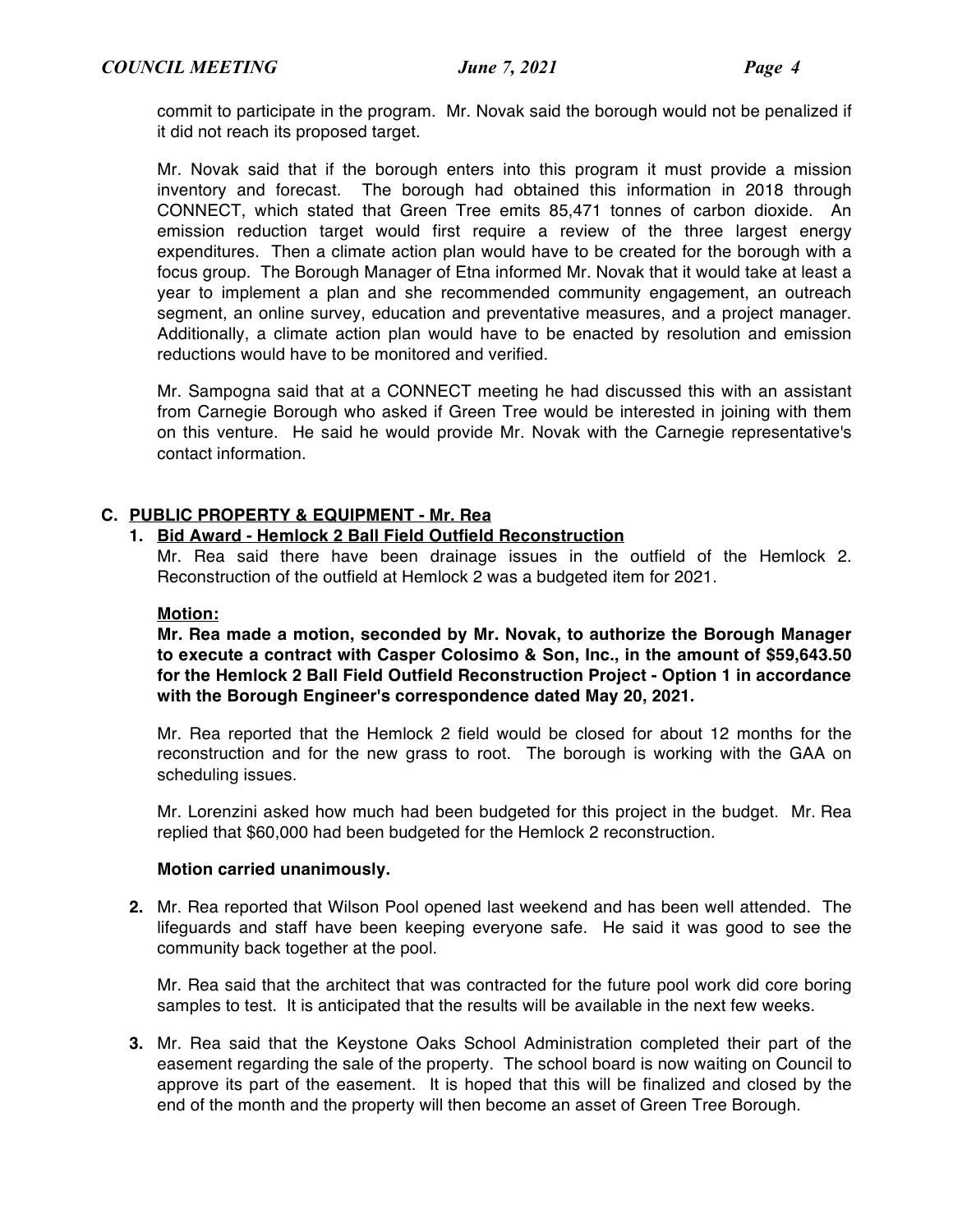When asked about the soccer field fencing, Ms. Miller said the borough was in the process of obtaining prices for fencing.

**4.** Mr. Rea stated that the borough has received several bids for cameras for Council Chambers so that Council meetings can be streamed online during in-person meetings. With the lightening of mask and occupancy guidelines this month, it appears that the borough should be able to resume in-person meetings in July.

Mr. Panza noted that the only mandate currently in effect is the mask mandate and the indoor meeting occupancy is currently permitted at 100%. Solicitor Diersen concurred that capacity limitations have been lifted and the only remaining mandate is the mask mandate.

Mr. Sampogna said he had discussed the camera proposals for streaming with Ms. Miller and she will be clarifying some of the details with the vendors as well as confirming the time required for installation of the equipment. The livestream will be a streamed, unmanned camera with one wide shot of the entire Council dais. Mr. Rea said those viewing the meeting via livestream would not be able to speak at the meeting. To comment at the Hearing of the Citizens, a citizen would have to be in attendance at the meeting itself. Mr. Rea suggested that the July meeting still be held in person even if the equipment for livestreaming is not operational. Mr. Sampogna agreed and said that the audio for the live feed would be coming directly from the sound system.

# **D. FINANCE - Mr. Tintori**

## **1. Motion:**

**Mr. Tintori made a motion, seconded by Mr. Lindsey, to ratify the actions of the Borough Manager in paying the June 2021 invoices from the General Fund totaling \$64,364.63, Payroll Account totaling \$190,194.05, and Educational Service Agency totaling \$3,623.48.**

**Motion carried unanimously.**

**2. Motion:**

**Mr. Tintori made a motion, seconded by Mr. Lindsey, to approve payment of the July 2021 invoices from the General Fund totaling \$118,984.38, and Capital Projects totaling \$323,891.17.**

**Motion carried unanimously.**

**3. Ordinance #1845**

**Setting salary and benefits for Colin Cleary as Chief of Police Motion:**

**Mr. Tintori made a motion, seconded by Mr. Lindsey, to approve Ordinance #1845 setting salary and benefits of Colin Cleary as Chief of Police for the period of January 1, 2021 to December 31, 2021 and thereafter unless repealed or amended by Council.**

Mr. Sampogna said he would not vote in favor of this ordinance because of an incident that occurred in 2017 in the Green Tree Police Department while one of the officers was attempting to transport a detainee to another facility. An officer was injured in this incident.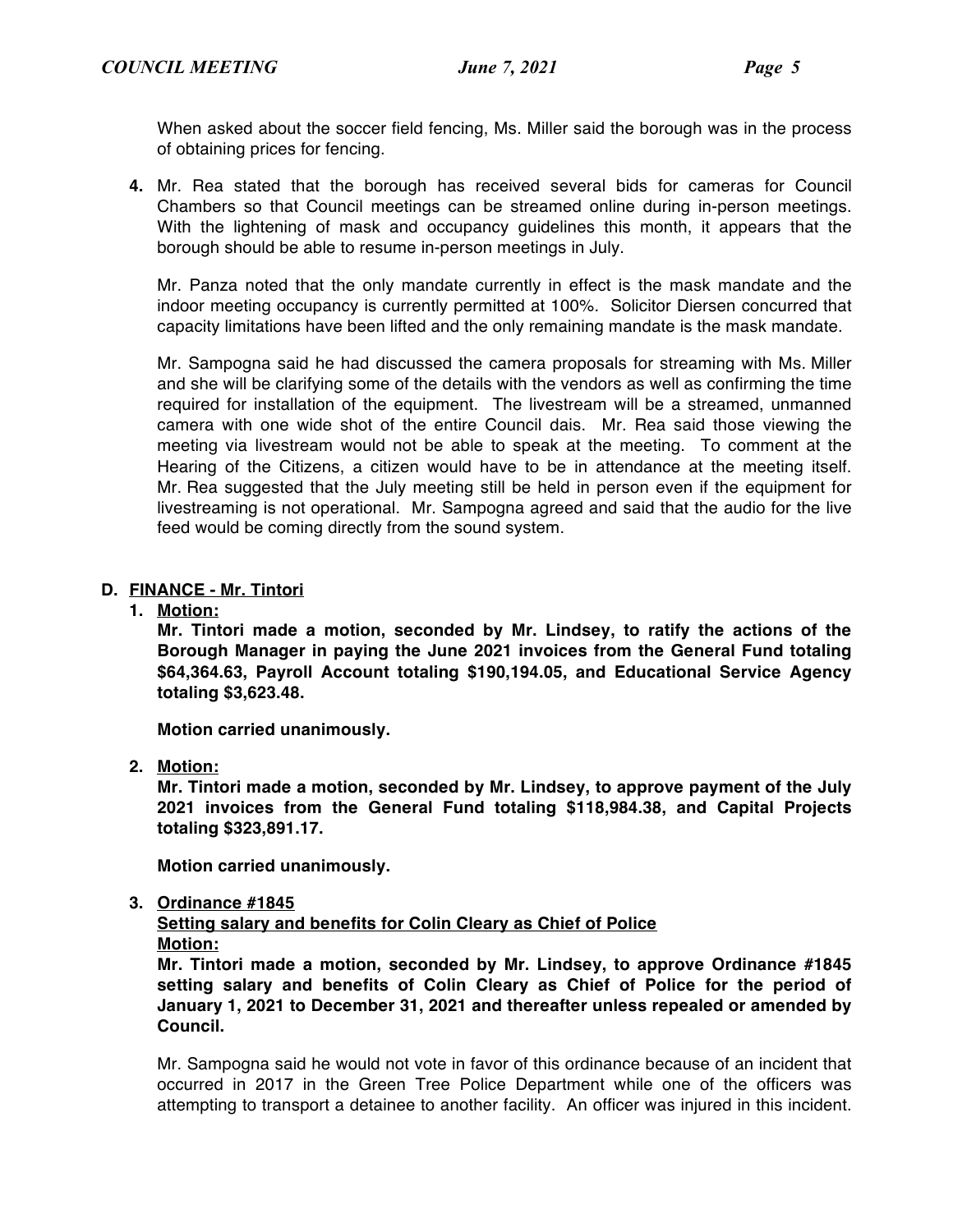His injury was not severe, but resulted in him being off duty for some time. Potentially, however, there could have been a much more serious, disastrous outcome. This incident prompted a review of the department's policy on the handling of prisoners and the Chief was requested to submit a revised policy for Council's approval. A few weeks after this incident, the borough on its own initiative installed handcuff ports in the holding cell doors for the purpose of reducing risks to the officers while moving detainees in and out of the cells. This occurred over three and a half years ago. Since that time, the Public Safety Committee and the Mayor, on numerous occasions, have repeatedly requested and directed the Chief to submit a revised policy on the handling of prisoners that would include requiring officers to utilize the handcuff ports and make other safety-related changes to the prisoner-handling protocols. The Chief has steadfastly refused to comply with these directives and the old policy from 2006 remains in effect. Mr. Sampogna said that his "No" vote is based upon two reasons:

- 1) The Chief must be held accountable for failing to comply with a legitimate order from Council and the Mayor.
- 2) The policy needs to be updated to protect Green Tree's officers and their detainees.

Mayor Schenck said that this could be an issue of the glass being half full or half empty. He believes it is more than half full. Chief Cleary has taken on many patrol shifts and saved the borough tens of thousands of dollars. Chief Cleary attends Council meetings regularly and has been very visible to the public. He has given up vacation time and provides informed and professional reports. His work ethic has been unquestionable and his willingness to volunteer time is unquestionable. Mayor Schenck said that just this past week the Chief made himself available on a Saturday to meet with citizens and today he participated in a run to benefit Special Olympics. The Chief has stayed aware of public safety issues and the Public Safety Committee has been in touch with the Chief and the Mayor. Mayor Schenck said that although there has been a delay on this issue for various reasons, the Public Safety Committee has addressed the issue. Mayor Schenck said he would strongly recommend, based on his comments, that this ordinance be approved.

Mr. Sampogna stated that it has been three and a half years for the report and there should be accountability. Mayor Schenck stated that the Chief has been very accountable and has a well-run department with very few problems compared to some other police departments.

| <b>Roll Call Vote</b> |     |
|-----------------------|-----|
| Mr. Tintori           | Yes |
| Mr. Lorenzini         | Yes |
| Mr. Lindsey           | Yes |
| Mr. Panza             | Yes |
| Mr. Rea               | Yes |
| Mr. Novak             | Yes |
| Mr. Sampogna          | Nο  |
|                       |     |

**Motion carried, 6-1, with Mr. Sampogna voting "No."**

#### **E. RECREATION & COMMUNITY AFFAIRS - Mr. Panza**

**1.** Mr. Panza reported that the borough is almost back to normal with a large variety of recreational activities planned for the summer and recommended that residents check out the newsletter for the many events. There will be Concerts in the Park, crafting events,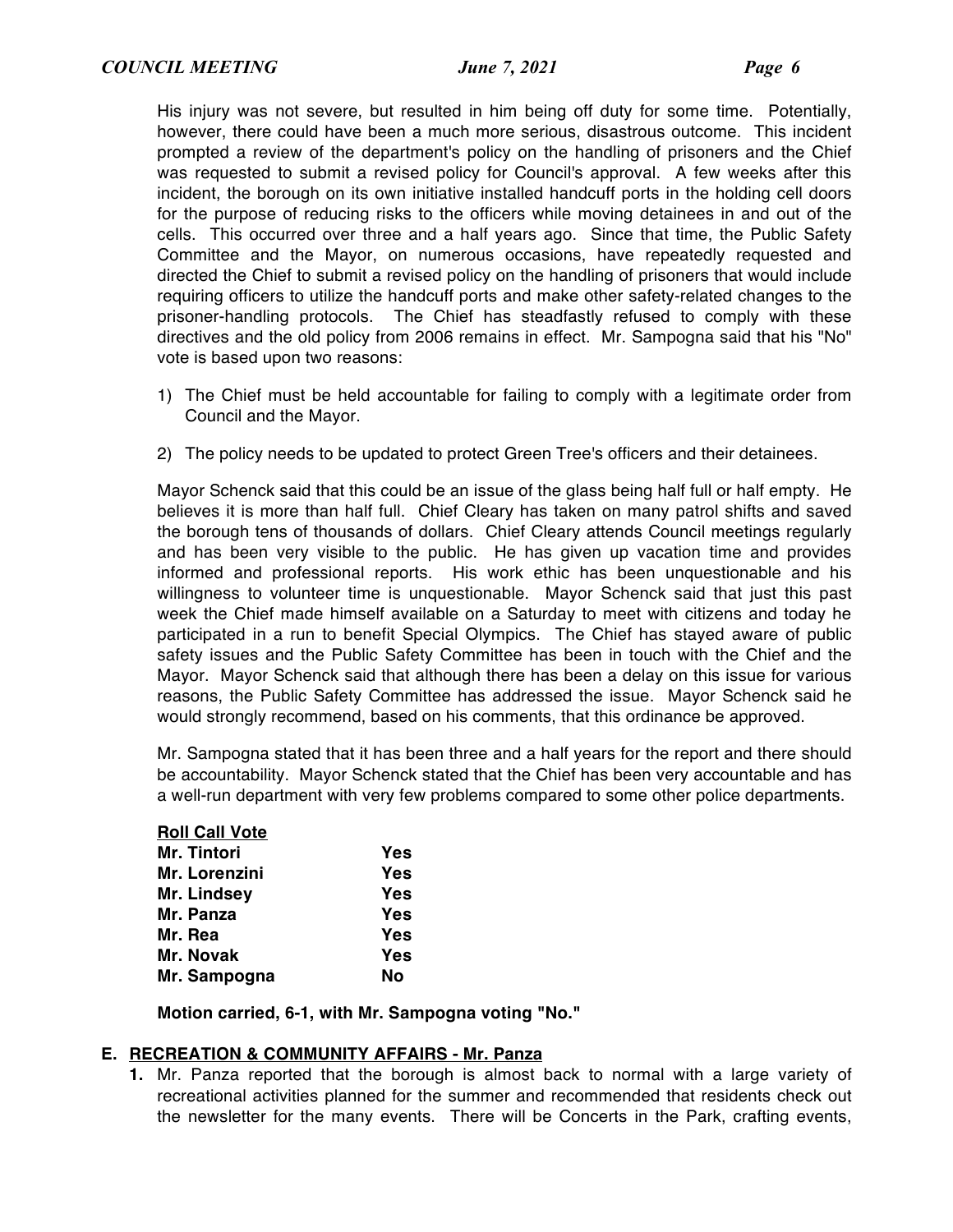adult softball, and more. The Recreation Department is doing a great job in trying to help things get back to normal.

# **2. Appointment for two-year term to the Green Tree Library Board Motion:**

**Mr. Panza made a motion, seconded by Mr. Novak, to appoint Joshua Stutzman to the Green Tree Library Board for a two-year term, expiring January 31, 2023.**

Mr. Sampogna said that Mr. Stutzman's application was included in a packet sent to Council earlier today.

# **Motion carried unanimously.**

**3.** Mr. Panza said that he was glad that the pool is operating smoothly so far this year. A resident recently contact Mr. Panza regarding the discontinuance of the rental of spaces at the pool to hold individual's lounge chairs. Mr. Panza asked if this service could be provided again. He said that he had suggested in 2017 that the pool purchase a number of lounge chairs for the pool. Other communities provide lounge chairs at their pools for their residents and providing chairs at the pool would prevent residents from having to carry their personal chairs back and forth. Instead of purchasing additional lounge chairs for the pool, it was decided to provide a secure area where residents could rent a space to store their chair at the pool for the duration of the summer. Last year this service could not be provided because of the pandemic, but Mr. Panza felt it should be provided once again.

Mr. Rea agreed that the chair storage policy be reinstated. He suggested that someone work with the pool manager to make sure it can be done, but felt it was probably just an oversight. Mr. Panza said he would let the resident know that the chair storage policy would most likely be reinstated.

# **F. PLANNING & ZONING - Mr. Lorenzini**

**1.** Mr. Lorenzini reported that the Zoning Hearing Board would be meeting on June 10th to review a request for a variance to the setback for the front of a resident's house. Planning Commission will be meeting on June 9th to discuss a proposed use for the former Crowne Plaza Hotel and also to discuss the possibility of updating Green Tree's Comprehensive Plan. The first Green Tree Comprehensive Plan was approved in 2010 and it is recommended that the plan be revised and updated every ten years. Members of the Planning Commission met with Ms. Miller and others last week to discuss this process. Planning Commission members believe that they could work on the revision of the plan without an outside consultant. Mr. Lorenzini asked Council if they agreed to Planning Commission beginning the review and revision of the Comprehensive Plan.

Mr. Tintori said he had been on the original Comprehensive Plan Committee in 2009-2010 and felt that the outside consultants had been very helpful in guiding the group through the steps of establishing a plan. He said he would need to know the parameters of what the Planning Commission intended with their review. Ms. Miller said that this action would begin the process of revising the Comprehensive Plan. As their review continues, Planning Commission would come back to Council with updates. Utilizing outside consultants could be possible at a later time, but that would entail a larger discussion and future budgeting.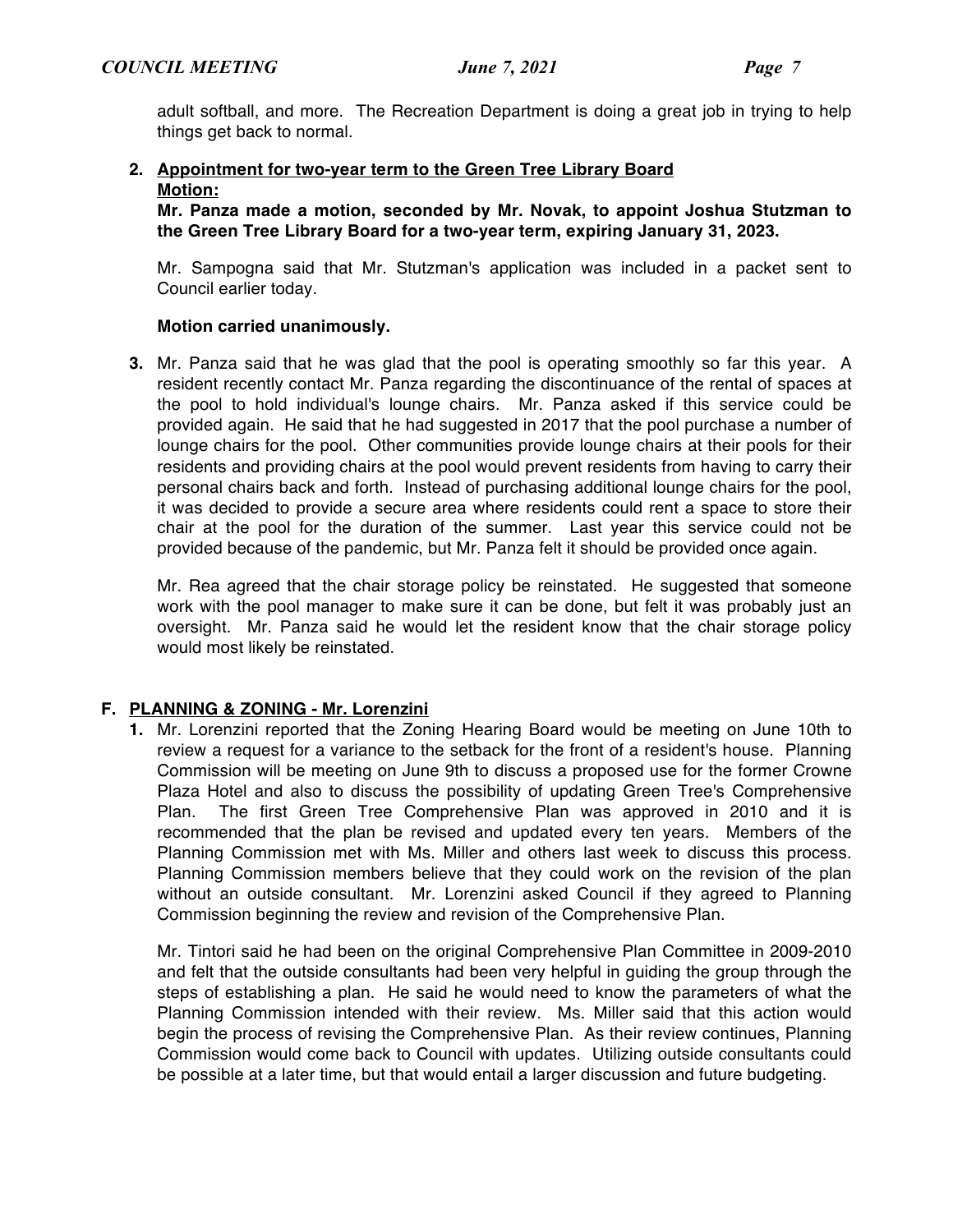#### **Motion:**

### **Mr. Lorenzini made a motion to have the Green Tree Planning Commission begin a review and revision of the borough's Comprehensive Plan.**

Mr. Rea said that before effort is put into revising the Comprehensive Plan, Council should consider Peer Assessment from DCED and review borough administration and other borough departments and their policies to determine what improvements could be made. Mr. Rea suggested that Planning Commission could begin by reviewing what items had been undertaken that had been recommended in the 2010 Comprehensive Plan. Mr. Lorenzini said Planning Commission could review the current plan, remove items that have been addressed, review items that had not been addressed for their relevance, while adding other ideas for the future. Mr. Lorenzini said Planning Commission would like to have the support of Council in beginning this project.

Mr. Sampogna stated that Planning Commission is an independent body that could do whatever it wants, but they cannot spend money that is not approved by Council. If Planning Commission wishes to start a review of the Comprehensive Plan they can do so. The need for the assessment that Mr. Rea spoke about should be done, but Planning Commission can get started. Discussion continued regarding the handling of the previous Comprehensive Plan.

Mr. Sampogna said it is clear that there is a consensus by Council to allow Planning Commission to begin the review at this point and a motion was not needed.

### **There was no second on the motion so the motion fell to the floor and was not considered by Council at this time.**

**2.** Mr. Lorenzini reported that the DoubleTree Hotel had been purchased and will remain a hotel.

#### **LIAISON REPORTS**

#### **A. Char West COG - Mr. Novak**

Mr. Novak reported that Ms. Elizabeth DelGado, COG Treasurer, stepped down from the position. A new treasurer, Mr. Joe Bossano from Bridgeville, has been appointed.

#### **B. Library - Mr. Sampogna**

Mr. Sampogna said the Library Board approved April financial reports. Circulation data shows that library use is recovering in both physical and online item checkouts. The library is partnering with the Heinz History Center to offer experience kits to the public for free admission in the upcoming weeks. The kits will offer admission for a family of four to any one of the following museums or attractions: Heinz History Center, Western Pennsylvania Sports Museum, Fort Pitt Museum, Meadowcroft Rockshelter, Lincoln Highway Experience, McKeesport Regional History & Heritage Center, Pennsylvania Trolley Museum, Zelienople Historical Society Passavant House, Quecreek Mine Rescue Site, and the Captain William Vicary Mansion. Kits are available on a first come, first served basis with no renewals or holds. The kits are being made possible thanks to the Green Tree Historical Society's membership in the History Center's Affiliates Program.

The Library Board also discussed the library's Annual Used Book Sale, which was cancelled last year. A number of details still need to be worked out, but it is hoped that the sale will return this fall.